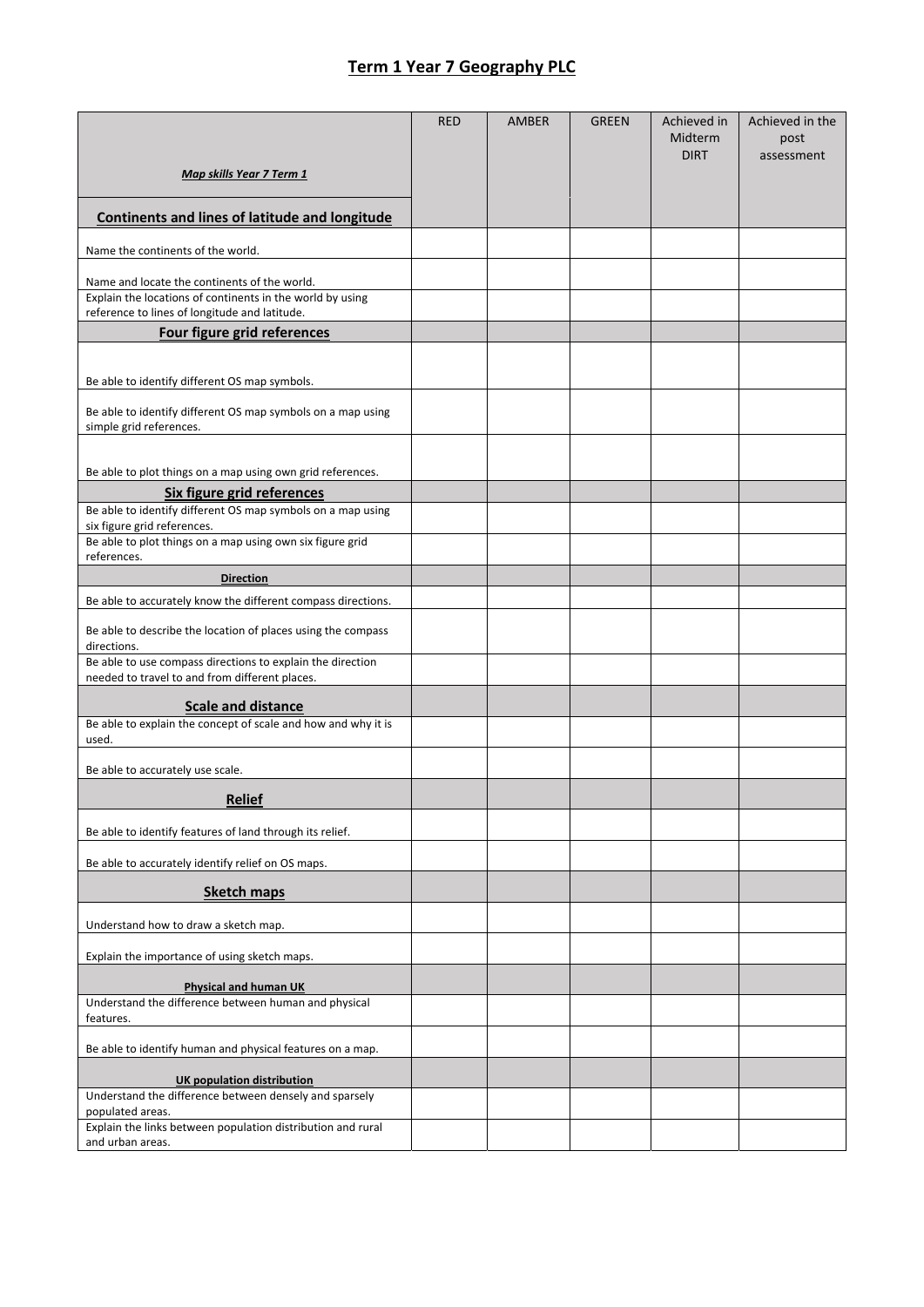| Percentage                                                         | $I$ can $$                                                                   | Prove it!                         |  |  |
|--------------------------------------------------------------------|------------------------------------------------------------------------------|-----------------------------------|--|--|
|                                                                    | 1. List two reasons why we use<br>maps.                                      |                                   |  |  |
|                                                                    |                                                                              | 2. List three rivers in the UK    |  |  |
|                                                                    | 3. State the length of the longest<br>river in the UK.                       |                                   |  |  |
|                                                                    |                                                                              | 4. List three mountains in the UK |  |  |
| I can recall facts,<br>identify factors or                         | 5. State the height of the<br>highest mountain in the UK.                    |                                   |  |  |
|                                                                    | 6. List 3 ways relief can be shown<br>on a map.                              |                                   |  |  |
|                                                                    | points and                                                                   | 7. List three cities in England   |  |  |
| organise my ideas<br>in a logical way.<br>36%<br>List, state, name | 8. State the population of each of<br>these cities.                          |                                   |  |  |
|                                                                    | 9. List three major roads in the<br>UK                                       |                                   |  |  |
|                                                                    | 10. List the three largest cities in<br>the UK                               |                                   |  |  |
|                                                                    | 11. Name a city in Scotland                                                  |                                   |  |  |
|                                                                    | 12. What is the four figure grid<br>reference for the letters A, B<br>and D? |                                   |  |  |
|                                                                    | 13. Draw a four-point compass?                                               |                                   |  |  |
|                                                                    | 14. Draw an eight-point compass?                                             |                                   |  |  |